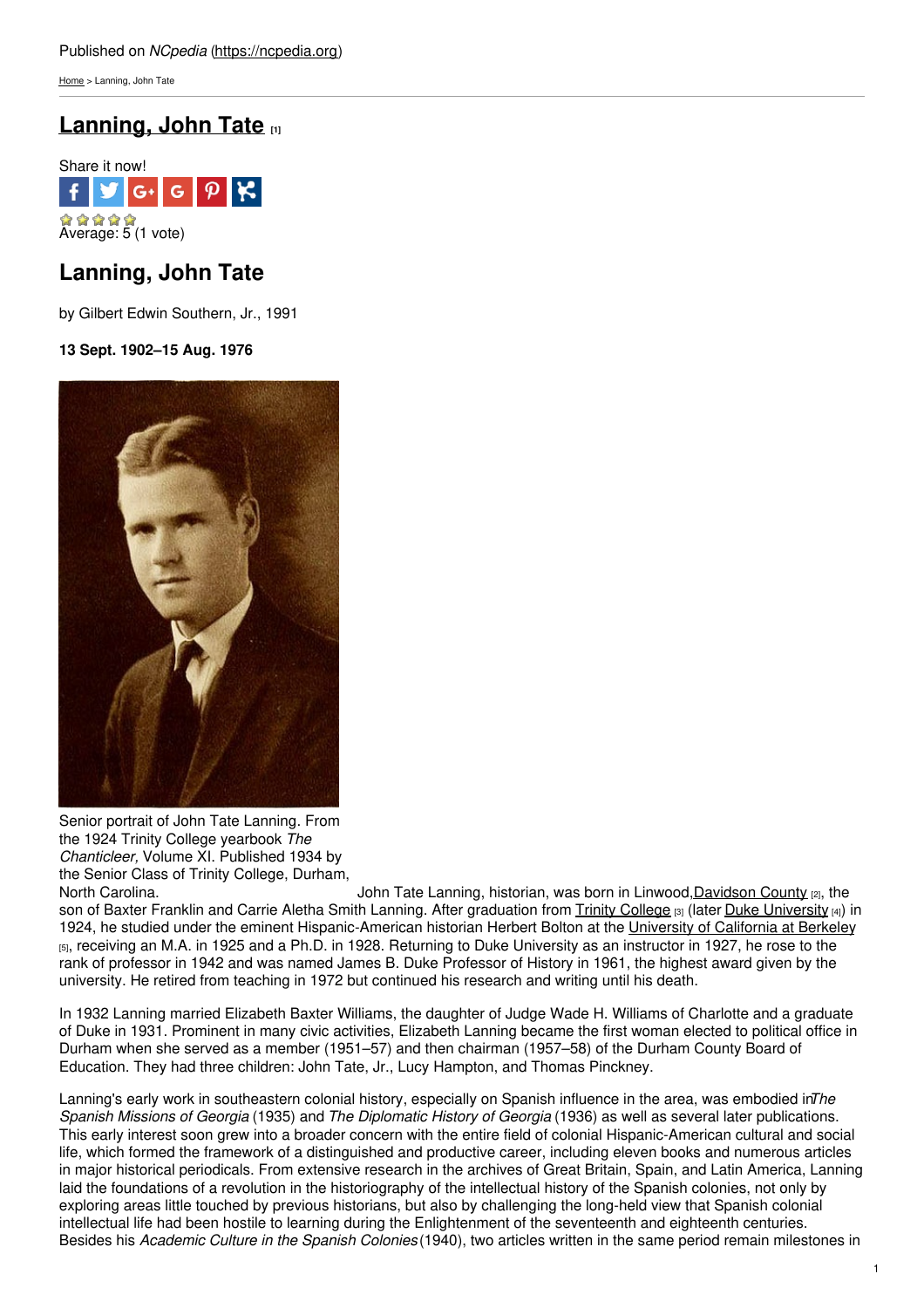Hispanic-American historical studies: "Research Possibilities in the Cultural History of Spain in America" (*Hispanic American Historical Review*, 1936) and "The Reception of the Enlightenment in America" (A. P. Whitaker, ed.,*Latin America and the Enlightenment*, 1942).

The summit of Lanning's scholarly work came with the publication of*The University in the Kingdom of Guatemala*(1955) and *The Eighteenth-Century Enlightenment in the University of San Carlos de Guatemala* (1956), which won, [respectively,](http://www.historians.org/) the Carnegie Revolving Fund Prize and the Herbert Bolton Memorial Prize of the American Historical Association [6]. These two studies of an institution that granted 2,500 degrees between 1625 and 1821 analyzed virtually every facet of its academic and administrative life. More significantly, through a ground-breaking analysis of student theses, Lanning developed a tool for tracing the changes in thought and ideas in an academic institution. He thereby revealed the existence of an intellectual dynamism that kept the University of Guatemala in the forefront of Enlightenment ideas in philosophy, science, and medicine. The books were praised not only for their substantive content but also for their graceful style and lucidity. In 1974, two years after his retirement, he published *Pedro de la Torre: Doctor to Conquerors*, an offshoot of a large-scale study of the medical profession in the Spanish Empire (completed in draft form shortly before his death). In *Pedro de la Torre*, Lanning demonstrated once more a complete command of sources as well as interpretative and stylistic subtlety.

Lanning was concerned as much with the advancement of scholarship among his colleagues as with his own. His tenure as managing editor of the *Hispanic American Historical Review* from 1939 to 1945 (following upon four years as associate managing editor) saw an expansion of both format and scope as well as increased circulation among scholars in Latin America. He was also a member of the advisory editorial boards of *Americas* and the *Latin American Review*. A close interest in a broad range of research pursued by his colleagues at Duke is attested by his long membership on the Research Council (secretary, 1949–61; chairman, 1961–66). He was also active in the American Historical Association.

Lanning believed that a research library constituted the "irreplaceable heart," free of the coils of academic partisanship, of an institution of higher education. The fruit of this belief was the Hispanic Collection in the Duke University Library, which he, and like-minded colleagues from both his own and other fields, began to assemble in the 1920s. It later totaled over 225,000 volumes. His personal collection in [Hispanic-American](http://www.umsl.edu/mercantile/collections/mercantile-library-special-collections/special_collections/slma-132.html) histor [7]y (now at the University of Missouri in St. Louis) was also an important one: among more than 3,500 volumes were over 200 bound volumes of manuscript copies of original documents, mostly from the National Archives of Mexico and the Archives of the Indies in Seville.

The dedication Lanning brought to historical research and writing was reflected in his teaching. He demanded of the five thousand students whom he taught in his long career nothing less than the very best they could produce, and he was not inclined to be patient with those who did not do so. For his graduate students he felt a special sense of responsibility, and those who accepted his rigorous adherence to standards were the beneficiaries of his remarkable gift for combining scholarly training and guidance with patience, understanding, and, when needed, a timely push and admonition.

The list of honors earned by Lanning began in 1930 with one of the firs[tGuggenheim](http://www.gf.org/about-the-foundation/the-fellowship/) Foundation Fellowships [8]awarded, followed by grants from other distinguished agencies. Besides his election to various Latin American historical societies, he was offered and undertook numerous visiting lectureships in the United States and Latin America. Another mark of the esteem he enjoyed within the profession came in 1958, when he was given the prestigious Serra Award of the Americas by the Academy of American [Franciscan](http://www.aafh.org/) History [9]. In his acceptance speech, Lanning summed up his professional credo when he praised the work of the scholar who was able to "add an atom of clarity to the confusion of life or subtract a particle from the antagonism of peoples."

As these remarks indicate, Lanning pursued his discipline with a profound sense of mission, both in its practice and in the ultimate goals he intended his work to serve. Formal yet courteous in bearing, literate in the widest sense of the word, with an uncompromising devotion to high standards of accuracy, balance, and fairness, tempered by a wise (and at times humorously ironical) insight into humankind both past and present, Lanning was, above all, a "scholar's scholar."

One of the final tributes, and one closest to his heart, came in 1973, when his former students established an endowment fund in his name for the Duke University Library. Lanning was also one of three professors honored in similar fashion three years earlier by the P. H. Hanes Foundation.

Lanning was buried in Sandy Creek Cemetery in Davidson County. There are two portraits in the possession of his family.

### **References:**

George M. Addy, "John Tate Lanning (1902–1976),"*The Americas* 33 (1977).

*Durham Morning Herald*, 16 Aug. 1976 and various issues.

*Durham Sun*, various issues.

John Tate Lanning, "The Hispanic Collection,"*Gnomon* (1970).

John Tate Lanning Papers (Duke University Archives, Durham). <http://library.duke.edu/rubenstein/findingaids/ualanning/>  $[10]$  (accessed August 14, 2014).

Arthur R. Steele, "John Tate Lanning (1902–1976),"*Hispanic Historical Review* 57 (1977). <http://www.jstor.org/stable/2514029> [11] (accessed August 14, 2014).